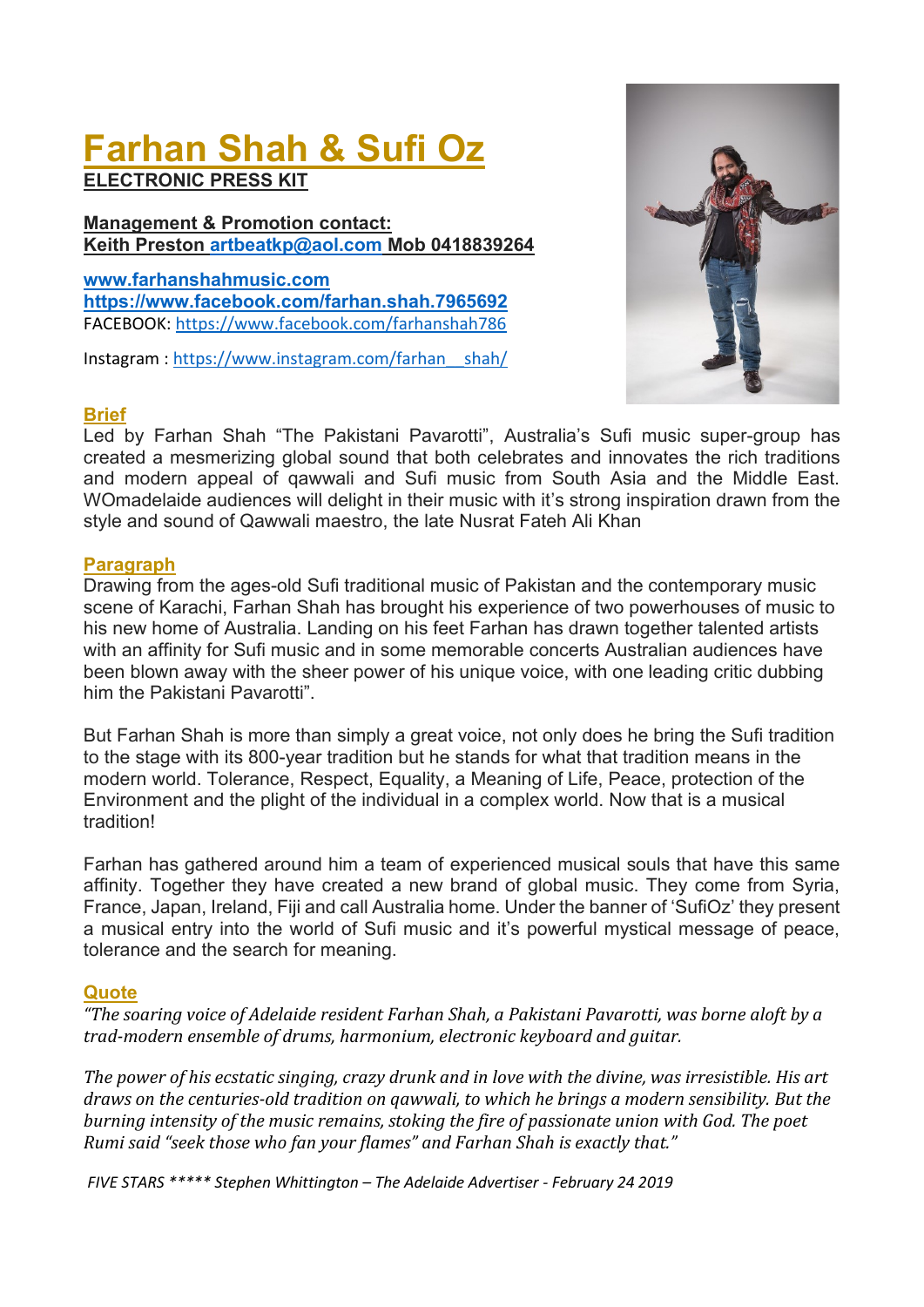#### **Videos:**

Farhan Shah & SufiOz Live - Community Leaders Iftar 2021 at Adelaide Convention Centre

<https://www.youtube.com/watch?v=N2Wcllhyox0>

Live at the Nexus Arts Centre in Adelaide 2020 - Adelaide Fringe

<https://www.youtube.com/watch?v=e9G1VzDJ8Rw>

Popular Pakistani Feature Film Soundtrack (2016)

<https://www.youtube.com/watch?v=9WthawMedes>

Maula Ya Ali (UNESCO award for best International Collaboration) (2020)

<https://www.youtube.com/watch?v=8czLdUoHAqY>

Haseebi (Collaboration between Adelaide, Karachi & Calgary) (2020)

<https://www.youtube.com/watch?v=YUMgnjkJgyE>

Portugal Jubilee Arts Festival - Anthem Composer/Singer (2018)

<https://www.youtube.com/watch?v=h5h-fccARFs>

# **Farhan Shah & SufiOz Short Bios**

## **Farahan Shah & SufiOz**

**SufiOz** is Farhan's contemporary Sufi performance group presenting contemporary (ancient/modern) Sufi music mainly Ghazals and Qawwalis featuring classics of the master singers as well as original compositions. The music is a blend of traditional and modern musical instruments and styles merging Sufi



music with world music sounds. The group has performed extensively for multicultural communities of Adelaide as well as Nexus Arts, Trinity Church, Private shows, Oz Asia (JLF) Nowruz Festival, Auburn Courthouse, Her Majesty's Theatre, Adelaide Festival Centre, Convention Centre, sold out Adelaide Fringe Festival shows and many more music performances in SA.

## **Farhan Shah**

Farhan Shah is an award-winning renowned singer, composer and music producer. who has performed across the world and also composed music for film, television, and other popular artists in Karachi as well as in Adelaide. Since arriving in Adelaide in 2016 he has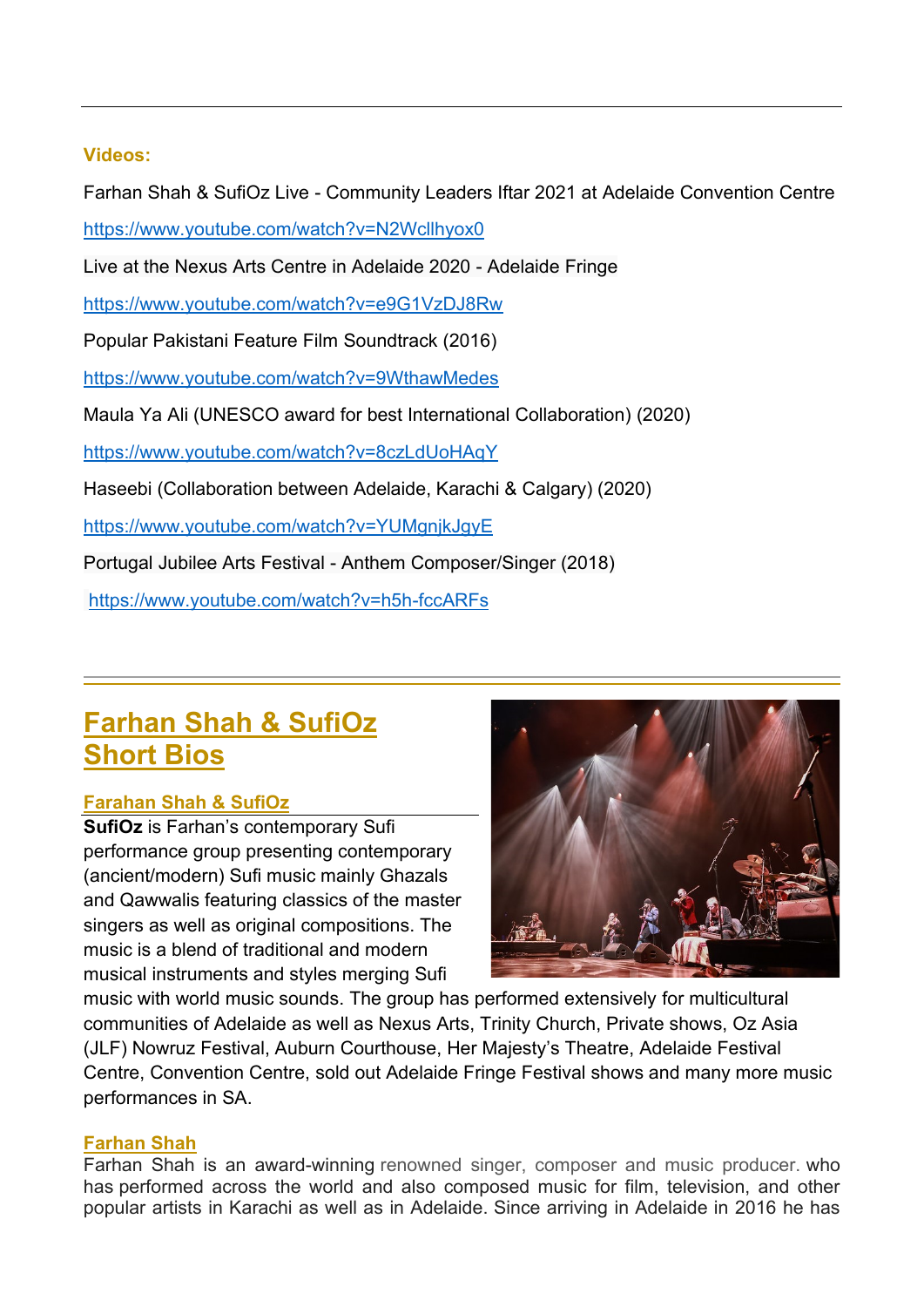toured for overseas performances, created traditional and fusion Sufi musical groups, performed at major Australian music festivals, developed award winning recording productions and received the Adelaide UNESCO City of Music award for best international music collaboration as well as Global Music Awards for outstanding achievement in sufi & eastern contemporary music. Dubbed the " Pakistani Pavarotti" in Adelaide Advertiser for his phenomenal voice, Shah has played a major role in facilitating cultural understanding between East and West, introducing audiences to the immense beauty and power of Sufi music, tradition and culture.

#### **Keith Preston**

Keith is an experienced world music player touring nationally and internationally with Dya Singh (Sikh/Punjab) as well as featuring with SA acts Local Import (Irish/Italian) AMADA (Middle East & Balkan) Shoor Jahan (Bengali) and Moonta Street Eurasian) He plays santoor, guitar, bouzouki and bohdran and is also recognized as an arts manager, events producer, songwriter, puppeteer and theatre writer/director.

#### **Alain Vãlodze**

Alain is a sought-after master of Flamenco and Classical guitar with a longstanding immersion in a range of world music's. A composer and collaborator, he has performed at major festivals such as Womadelaide, The International Guitar Festival and recently with award-winning first nations music productions.

#### **Abdul Nanou**

With extensive experience in Arabic, Hebrew, Indian, Persian, Turkish oriental music styles, Abdul has had the privilege to perform in many famous Middle Eastern theatres, alongside elite Arab musicians. Since moving to Adelaide Abdul has had the pleasure of working and performing with many different communities and leading musicians

Trained in the oriental music style, Abdul has graduated in violin from the Conservatorium of Music at Adelaide University under the careful tutelage of Elizabeth Layton – former Concertmaster of the BBC Scottish Symphony Orchestra.

#### **Satomi Ohnishi**

Satomi Ohnishi is a highly respected jazz percussionist who originally trained in Japan and has worked with many leading music acts and projects in Adelaide. She is also a key member of the Asian Ensemble San Oreshi (Chinese jazz instrumentals) and has many collaborations with world, folk, classical and jazz music events and performances.

#### **Ravi Madhawan**

From Fiji originally and now residing in Melbourne, Ravi is steeped in the worlds of Hindustani classical & qawwali music. He is a great player of qawwali tabla and harmonium as well as contributing on keyboards and vocals. He works as a music teacher and collaborator with a range of musicians and genres. Ravi has had the honor in accompanying multiple Indian classical singers and instrumentalists. He performs across both fusion and traditional qawwali art forms.

#### **Shiva Chandiron**

Shiva began tabla playing at the age of three followed by harmonium and Indian Classical vocals. Introduced to qawwali and Sufi music at the age of 7 he is a follower of the music of Nusrat Fateh Ali Khan and the beautiful union of music technique and spiritual meaning that defines qawwali and Sufi music. Music and spirituality continue to be his passion and he is focused on creating and performing devotional music.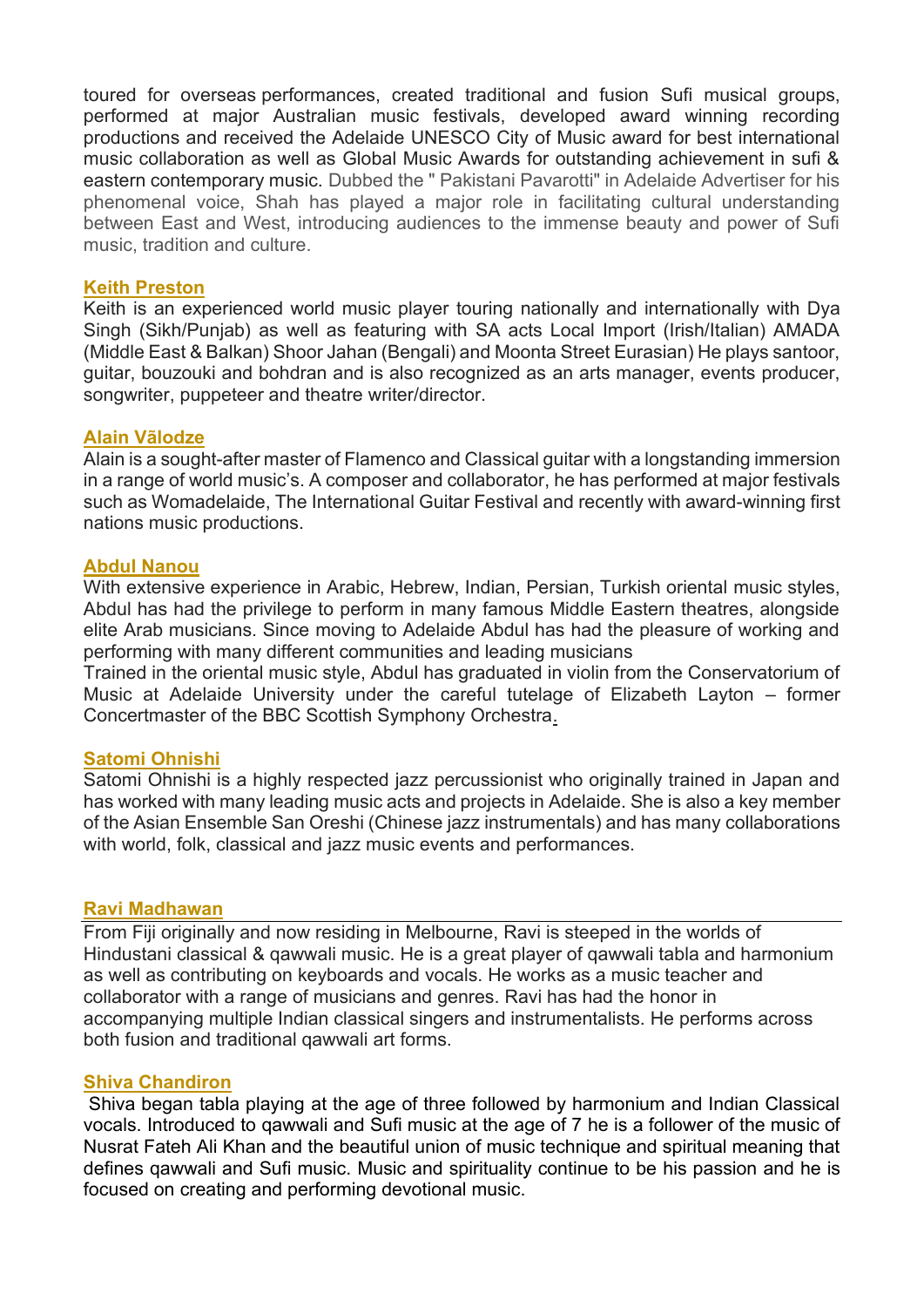#### **Shiva Karan**

Shiva is an accomplished devotional singer in Indian and Sufi music. His inspiration comes from the qawwali traditions of the famous Pakistani Sufi singers such as The Sabri Brothers and Nusrat Fateh Ali Khan.

## **Farhan Shah Full Bio**

Farhan Shah – The Sufi Music Phenomenon!

Drawing from the ages-old Sufi traditional music of Pakistan and the contemporary music scene of Karachi, Farhan Shah has brought his experience of two powerhouses of music to his new home of Australia. Landing on his feet Farhan has drawn together talented artists with an affinity for Sufi music and in some memorable concerts Australian audiences have been blown away with the sheer power of his unique voice, with one leading critic dubbing him the Pakistani Pavarotti".

But Farhan Shah is more than simply a great voice, not only does he bring the Sufi tradition to the stage with its 800-year tradition, but he stands for what that tradition means in the modern world… Tolerance, Respect, Equality, a Meaning of Life, Peace, protection of the Environment and the plight of the individual in a complex world. Now that is a musical tradition!

Farhan has gathered around him a team of experienced musical souls that have this same affinity... They come from Syria, France, Japan, Ireland, Fiji and call Australia home. Under the banner of 'SufiOz' they present a musical entry into the world of Sufi music and it's powerful mystical message.

Farhan has performed in Canada, London, Dubai, Portugal, Pakistan, New Zealand and around Australia. He has also headed a traditional qawwali group to tour around Australasia to much acclaim.

He has toured to Woodford Folk Festival (QLD), Sydney Sacred Music Festival (NSW), Festival of The Voice (WA) Jaipur Literature Festival @ Oz Asia (SA), Private & Public ticketed concerts in Melbourne, Darwin & Sydney and presented three acclaimed Adelaide Fringe Festival seasons as well as several memorable concerts in Adelaide.

In 2020 Farhan was awarded the UNESCO Adelaide City of Music Award for best international collaboration for his recording/video 'Maula Ya Ali' (Aust/Pakistan) and has been recognized as a major player in SA's music industry with grants award for projects, new compositions and travel to festivals. His recent collaboration 'Haseebi' (Adelaide, Karachi /Calgary) has received lot of international attention as well as Global Music Award for Outstanding Achievement in Sufi Contemporary Music. Farhan continues to work with the Pakistani and Indian communities in Australia to present concerts for the local communities as well.

As a composer and collaborator Farhan has also engaged in musical collaborations with the Migrant Resource Centre (Rumi) Persian Cultural Association (Silk Road Caravanserai concert) and Adelaide Festival Centre resulting in major concert performances at Her Majesty's Theatre and Adelaide Festival Centre. Supported by Nexus Arts Adelaide he is